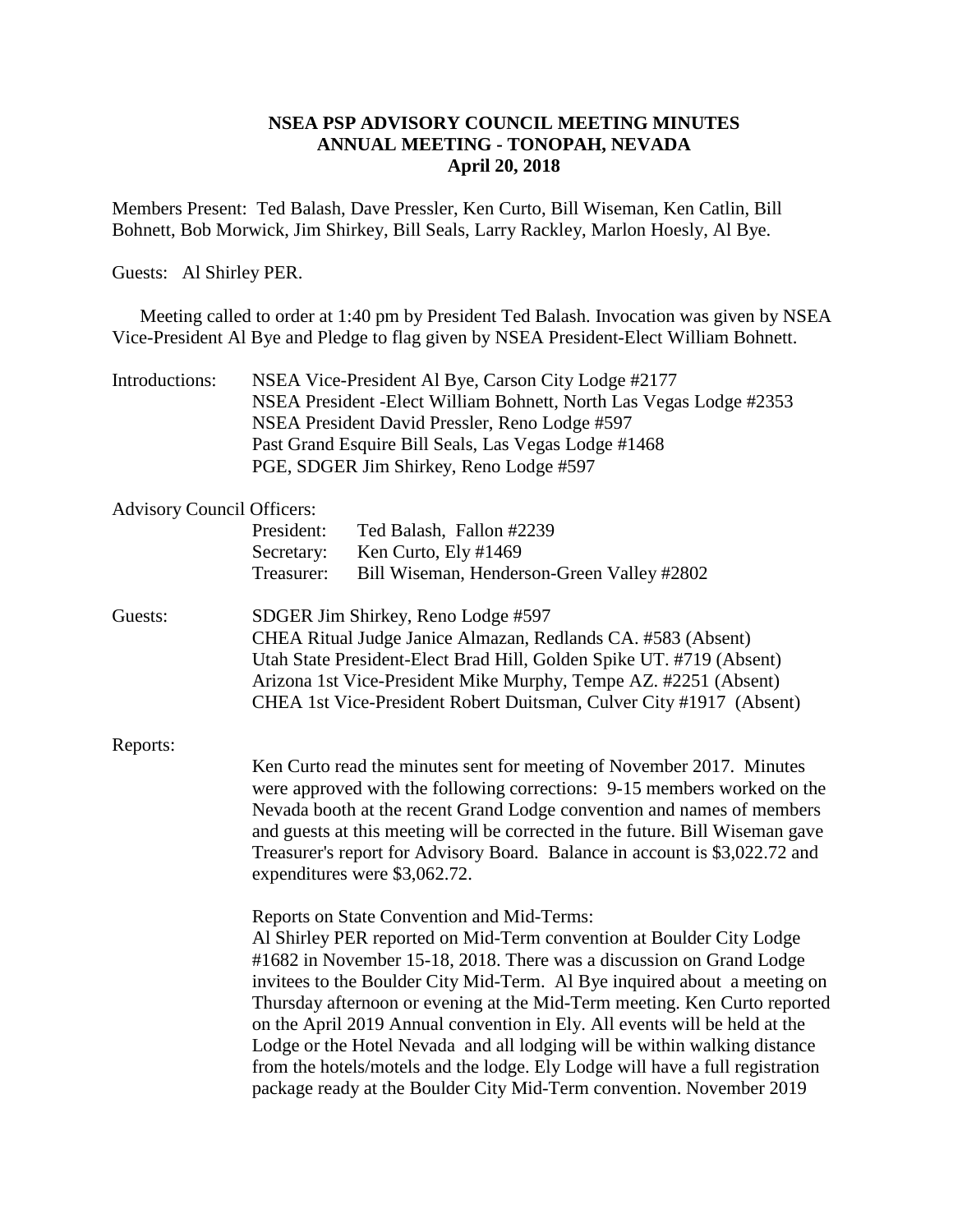Mid-Term location was discussed. Two lodges were mentioned and they were Tahoe-Douglas or Reno. President Ted Balash will send a letter to Tahoe-Douglas Lodge regarding the 2019 Mid-Term convention.

#### Grand Lodge Conventions:

2018 July 1-4 San Antonio, TX. 2019 June 30-July 3 St. Louis, MO. 2020 July 5-8 Baltimore, MD. 2021 July 4-7 Tampa, FL. 2022 June 28-July 2 Atlanta, GA.

## NSEA Officers to be elected:

President William Bohnett, North Las Vegas #2353-already elected President-Elect Albert Bye, Carson City #2177 Vice-President, nominations from South district 4-Year State Trustee, nominations from North district 3-Year State Major Project, nominations from South district Letters have been received from Lodges recommending: Albert Bye for NSEA President-Elect Russ Childers for NSEA Vice-President Dom Buffamonte for NSEA Vice-President Rick Stone for NSEA 4-Year Trustee Ross Dyer for SMP 3-Year Trustee Rick McDonald for SMP 3-Year Trustee Marlen Hoesly for SMP 3-Year Trustee

## Unfinished Business:

SDGER Jim Shirkey talked about the meeting times at these conventions and would like to see (2) sets of agendas for each convention. SDGER Shirkey will be sending each PSP mail regarding the Advisory Council selecting the new Vice-Presidents in the future. He will send the criteria for selection when it is typed and ready to mail. The update on the Nevada Elks Major Project policies and procedures were reported by Bill Wiseman and Ted Balash.

#### New Business:

There was a review of the January NSEA and Nevada Elks Major Project trustee's meetings by Al Bye. The selection of NSEA Vice-Presidents was also mentioned by SDGER Shirkey. It was asked why the NSEA buys the Past State President badge every year instead of the Advisory council. Bill Wiseman moved that the Past State Presidents buy the outgoing President his badge, second by SDGER Shirkey. Motion passed. President Ted Balash talked about a review of finances for the Nevada Elks State Major Project. There are a number of people required to do a review and order an audit. Motion made by David Pressler that the Advisory Council buy an ad in the NSEA directory for \$100. Second by SDGER Shirkey, motion passed.